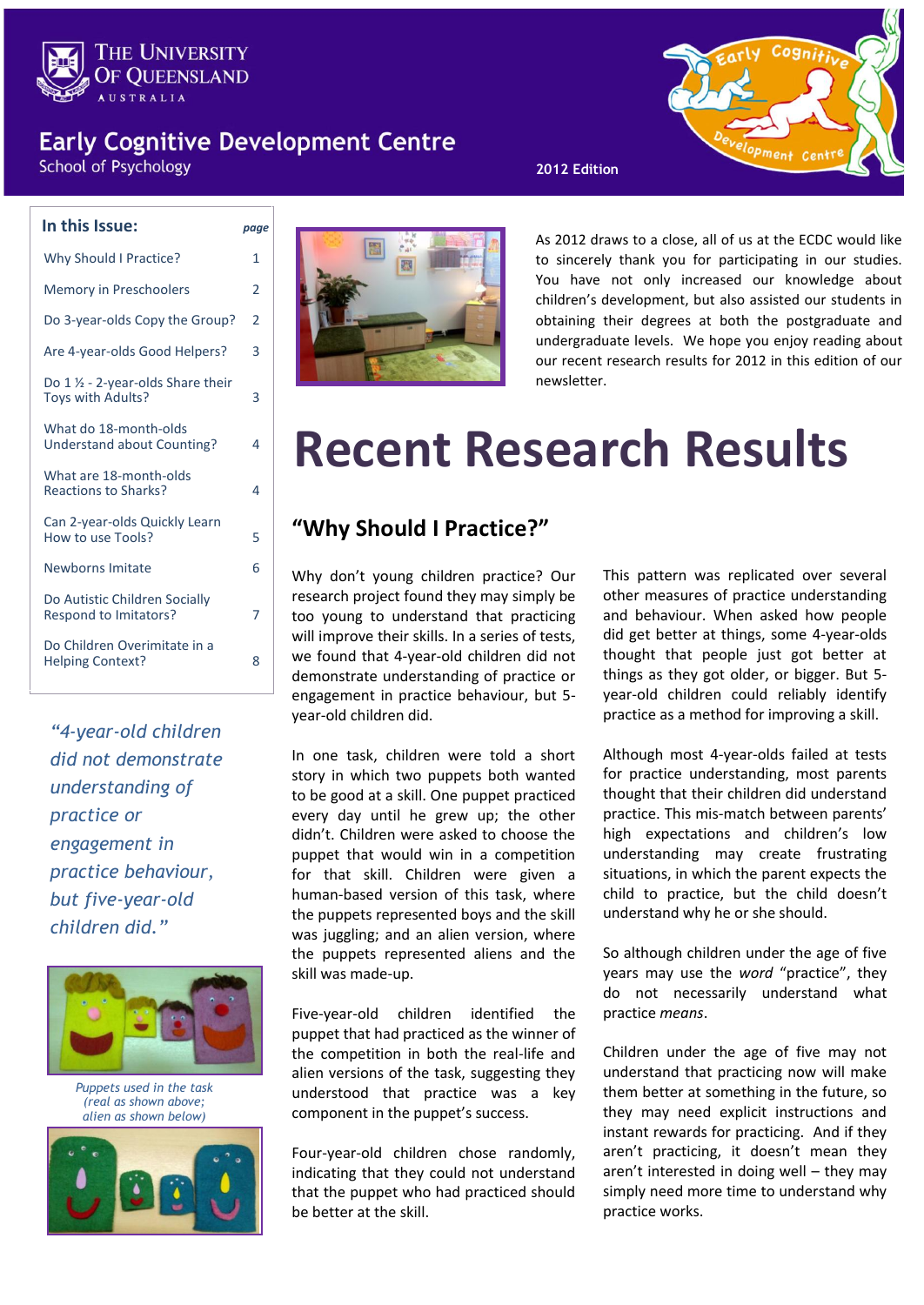



*"Older preschoolers may be better than younger preschoolers at rehearsing information that will help them solve a future problem. This may be crucial as they move into the schooling years."*



*"3 and 3 ½ -year-olds preferred to copy what the majority did even if they used irrelevant actions, however, only if the outcome was successful."*



#### **Memory & Planning for the Future in Preschoolers**

Young children often need their parents' help to remember past events and plan for future events. For example, they might struggle to recall details of a trip to the beach or remember to bring their lunch to kindy. This study was designed to identify when children develop a specific aspect of memory and planning for the future. They had to remember a past problem in which they lacked a crucial piece of information, and seek out this information to solve the problem in the future. 4-and 5-year-olds were introduced to three puppets  $-$  a snail that had a favourite food, an elephant that had a favourite colour and a tiger that had a favourite toy. The children were invited to guess these favourite things in return for stickers, only to find that they lacked the knowledge required. The children were then taken to another room, but 15 minutes later they were told they would be returning to the room containing the puppets very soon. They were then shown a booklet in which they could lift up pictures of the puppets and find out their favourite foods, colours, and toys. After this process, the children returned to the puppets and were again invited to guess their favourite things. We are still reviewing the results, but they suggest a number of interesting things. The 4- and

### Do 3 and 3 ½ -year-olds prefer to Follow a Group?

Children engage in social learning from a young age. One recent study found that a bias toward following the majority may influence children's learning. Children preferentially copied behaviours that were demonstrated by most individuals, rather than behaviours that were demonstrated the most times. We extended upon this research by investigating whether children continue to follow the majority even when the majority is unsuccessful.

In our study, children aged between 3 and 3½-years viewed a video showing actors using different tools and performing different causally irrelevant actions to retrieve a toy from three apparatuses. The majority was comprised of three actors, each employing the same method of retrieval. The minority was one lone actor who employed a different method of retrieval.

5-year-olds performed at the same level when lifting up the pictures of the puppets. Both age groups lifted the correct pictures at a level better than chance, suggesting they could remember the past problem and were truly thinking about the future! The 5-year-olds performed better than the 4-year-olds when they had to guess the puppets' favourite things a second time after going through the booklet. This suggests that older preschoolers may be better than younger preschoolers at rehearsing information that will help them solve a future problem. This ability will be crucial for children as they move into the schooling years.

Finally, nearly every child received an above average score for their age on an accompanying vocabulary test, suggesting they were a very smart bunch! We are now conducting a second study with 3-, 4 and 5-year-olds using a similar procedure. This time, the three puppets are housed in different coloured boxes and the child has to choose a picture from the booklet based on which box they will be returning to in the future. The results from both studies may eventually help in the identification of children who are at risk of developmental delays in thinking about the past and future.

Half the children watched a video in which both the majority and minority successfully retrieved the toy, while the other half watched a video in which only the minority successfully retrieved the toy.

We found that children performed the causally irrelevant actions demonstrated by the majority more than those demonstrated by the minority but only when the majority was successful. But we were surprised to find that rather than selecting the tool used by the majority, children appeared to choose a tool at random. We are currently planning experiments to examine this further. Overall, our study suggests that while children follow the majority in some respects, they do not do so blindly. The children had a preference toward copying what the majority did, but they overcame this preference when the majority was unsuccessful.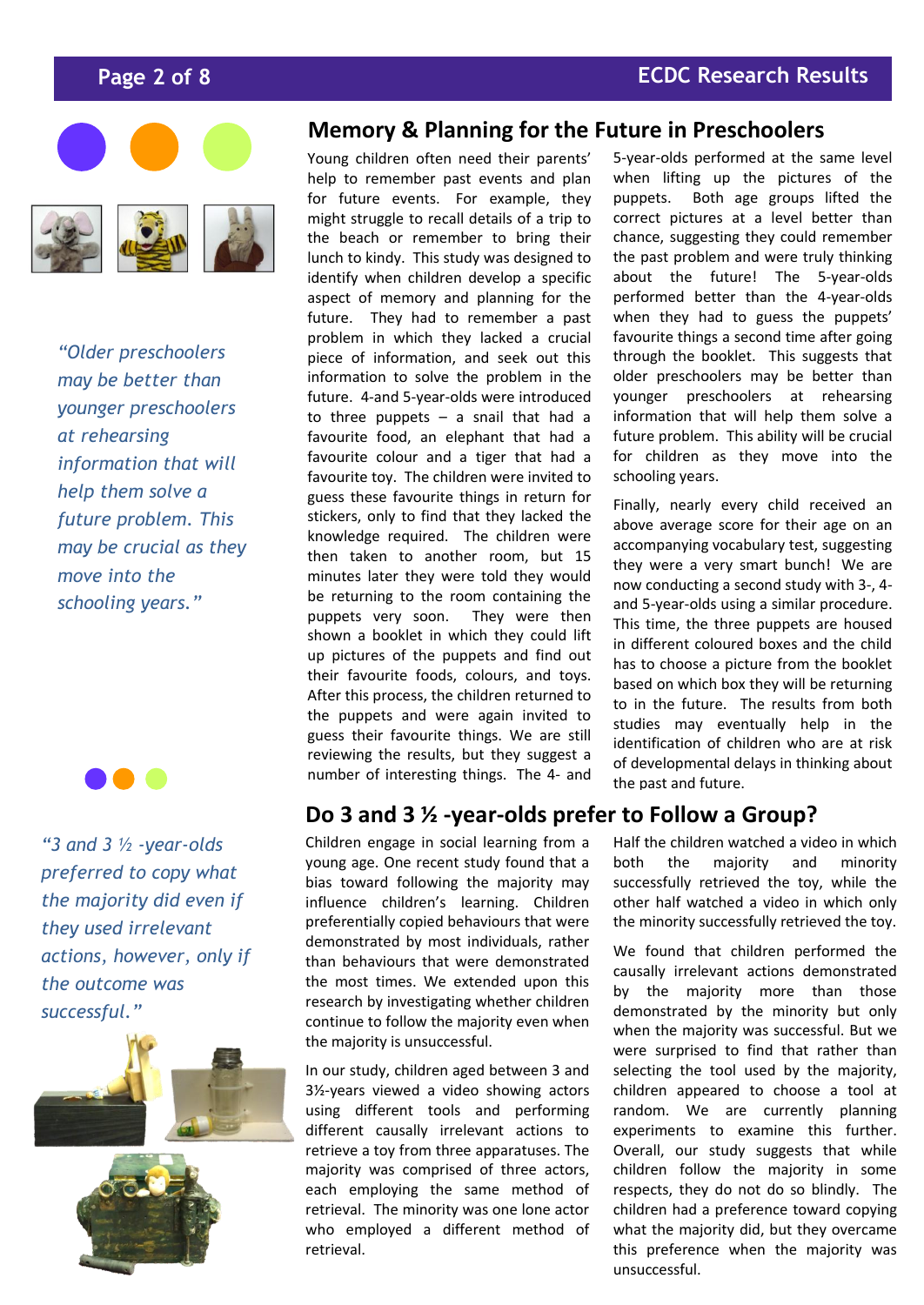## *www.psy.uq.edu.au/research/ecdc*

wasn't already evident.

### **ECDC Research Results Page 3 of 8**

### **Are 4-year-olds Good Helpers?**

The aim of this study was to examine 4 year-olds' prosocial tendencies. From a very young age, children begin to exhibit prosocial behaviours, usually by helping others with a task, or by providing helpful information.

We were specifically interested to see whether young children will still help another person, even if there is cost incurred to them for doing so.

Our experiment involved children having the opportunity to help a person by showing them how to retrieve stickers out of a locked box. The person pretended they did not know how to get the stickers out. Children were in either the 'cost' condition, the 'benefit' condition, or the 'control' condition. In the cost condition, helping the person would be costly for the child as he/she would lose out on the stickers that they helped the person retrieve.

In the benefit condition, children would be immediately rewarded by helping the person as they got to keep any stickers that they helped the person retrieve. In the control condition, there was neither cost nor benefit incurred to the child for helping. We expected that children would

Imitation is a ubiquitous and important element of human social interaction.

In a course project for 3rd year *PSYC3162 Development in Infancy* course, students investigated whether or not 1½-to 2-yearolds were more likely to share toys with a social partner who imitated them, versus

Infants took part in three familiarisation trials, in which they played with a toy while one adult experimenter imitated

one who did not.

**Do 1½- to 2-year-olds Share their Toys with an Adult?**

help the least in the cost condition, and the most in the benefit condition, as presumably their motivations to help in each condition would differ.

Our results showed that in fact children helped at the same rates across all conditions. Furthermore, there was no difference in the time children took to help the person between each of the conditions. This means that regardless of whether children were rewarded for helping, or actually incurred a cost for helping, they still seemed motivated to help the person, and did so without hesitation.

This demonstrates that children at 4 years old have a strong tendency to provide help to others, even when it is not in their own interests to do so.

This is an interesting finding as it suggests that young children are completely otherregarding and altruistic.

However we identified some alternative explanations for these results. Audience effects and social pressures could have influenced children's behaviour, so much so that children continued helping even though it was costly.

everything they did and another simultaneously performed actions that

Next, infants were given the opportunity to share toys with both experimenters.

We found that infants more rapidly shared with the non-imitating experimenter, suggesting perhaps that they were trying to establish a social connection where one

were similar but not imitative.

*old have a strong tendency to provide help to others, even when it is not in their own interests to do so."*

*"Children at 4 years* 

*are more likely to share with the non-imitating experimenter."*





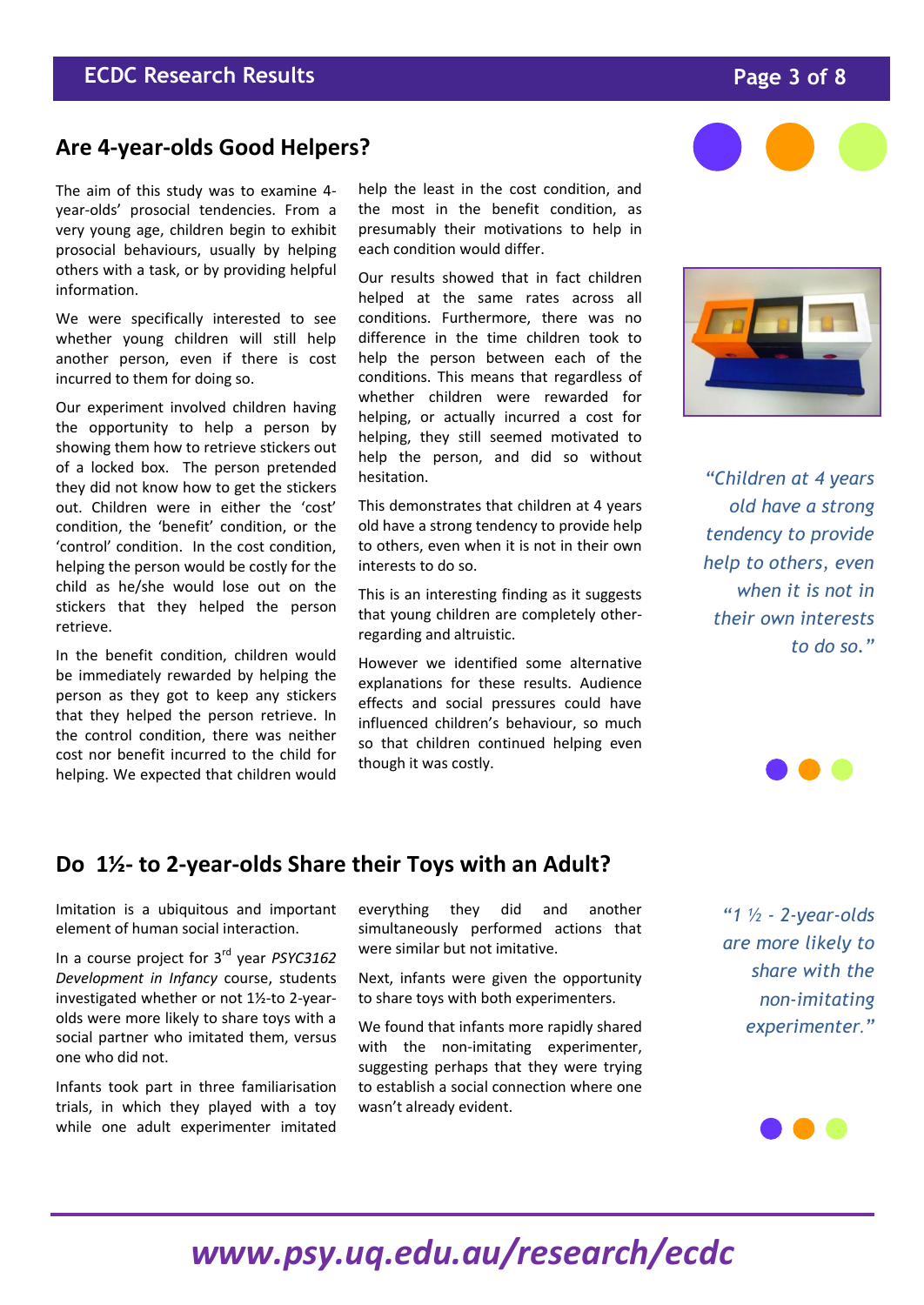



*"Counting in front of your infants can increase their ability to recognise correct counting."*



*"We need to establish whether infants are prepared to learn to fear sharks."*



#### **What do 18-month-olds Understand about Counting?**

Being able to understand the logic of counting is an important skill that must be acquired before children learn more advanced mathematical knowledge. Our *Infant Counting* project addresses the question of whether or not infants recognise the difference between correct and incorrect counting.

Following on from some of our previous work, we created a new test to find out if infants understand that when counting is done properly, the count words are always recited in the same invariable order.

We created a Magic Buttons Game with two different buttons controlling a TV screen. When one button was pressed, the TV played a video in which six fish were counted accurately. When the other button was pressed, the video portrayed incorrect counting in which the number words were mixed up every time: "three, six, one, four" etc. When allowed to press the buttons on their own, we found that 18-month-olds significantly preferred to press the button that activated correct counting videos.

This finding shows that even before they can reliably count by themselves, infants readily differentiate between these correct and incorrect count sequences.

Interestingly, parents who engaged in more counting with their infants at home, had infants who were more likely to prefer the correct counting video. This suggests that counting in front of your infants can increase their ability to recognise correct counting.

We are now in the process of conducting an additional condition in this study. Now that we know that infants prefer correct counting in their native language, we are testing whether or not they show the same preference for counting recited in an unfamiliar language.

This will help us determine whether 18 month-olds' preference for correct counting is simply due to its familiarity ("one, two, three…") or whether they have a deeper understanding that correct counting—in any language—entails reciting the count words in the same order each time.

#### **What are 18-month-olds' Reactions to Sharks?**

Evolution has made us more wary of animals that are potentially threatening to our safety and survival.

Previous studies have found that we learn to fear these dangerous animals, such as snakes and spiders, very quickly. For instance, one study found that infants tended to look longer at snake videos, compared to images of non-predatory animals, when simultaneously hearing a frightened human voice. So, we tested whether infants would react in the same way toward aquatic predatory animals, namely, sharks.

We presented 18-month-old infants two side-by-side videos of sharks and other aquatic and semi-aquatic animals, such as swan, beaver, stingray and turtle.

These videos were accompanied by a happy- or frightened-sounding human voice, which played in the background. We then observed which of the two videos infants looked at longer when also hearing the different voices.

We predicted that infants would look longer at videos of sharks when they heard a voice expressing fear.

However, we found that infants preferred watching the non-predatory animals regardless of whether they heard a frightened or happy human voice. This means that we need to do additional studies, to equate the "interestingness" of our shark and non-shark videos. Then we can try again to establish whether or not infants are prepared to learn to fear sharks.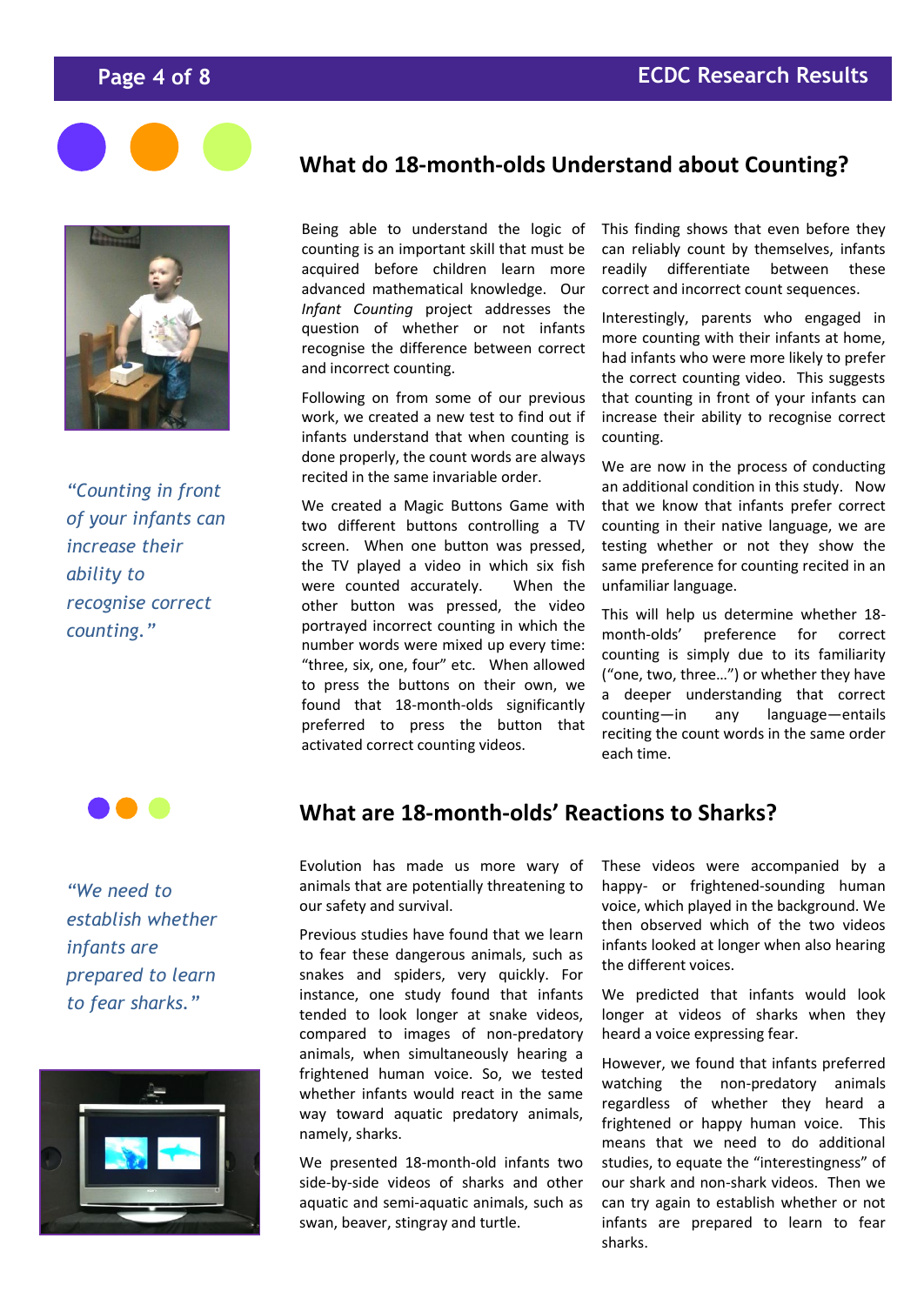### **Do 2-year-olds Quickly Learn to Use the Functional Properties of Tools?**

Young children are competent tool users from a young age. Even toddlers learn quickly about the functions of tools and have expectations that objects have specific functions.

But at what age do young children start to attend to the functional properties of tools and objects?

For instance, does a toddler understand that the weight and shape of a hammer is what makes it so appropriate for hitting things, and do they select tools based on these functional properties?

This study examined whether children pay attention to the functional properties of stick tools by the age of 2 years of age. Specifically, we were looking at whether children pay attention to the functional property of object connectivity – whether objects are connected to one another.

Children who participated in this study were aged 22-27 months old. They played a fishing game in which they were asked to retrieve a fish from a box using one of two "fishing" sticks. One of the sticks was functional, while the other was broken and the two broken pieces were separated by an 8 cm gap.

We wanted to see whether children looked at both sticks, and selected the functional stick after noticing the gap in the non-functional stick. If they weren't attending to the gap, their selection of the functional stick would be at chance level (50%).

We also wanted to investigate whether children's attention to this functional property changed depending on the setup of the sticks; specifically, whether setting up the stick tools closer to or further from the target object altered children's success at selecting the functional stick tool.

Previous research indicates that 1-yearolds are less successful in using tools to retrieve an out-of-reach object the further from the target object that the tool is placed.

We therefore thought that children's attention to the properties of the tools may deteriorate the further from the target object that the stick was placed.

To test this, we presented children with three different conditions: one in which the stick was already attached to the target object, one in which the stick lay beside the target object, and one in which the sticks were presented about 25 cm in front of the target object.

Contrary to our expectations, we found that children performed equally well across all three conditions.

This informs us that, by the age of 2 years, children quickly learn to look at both sticks and make selections based on their functional properties, and that their success in doing so is not limited by the distance between the tools and target objects.

It also shows us that their success is not limited by tool-using behaviour; that children perform just as well when they have to use the stick as a tool to pick up the object as when they merely have to pull a stick that has the reward object already attached.

There were no differences in performance between boys and girls. There was also no effect of age, such that younger children were performing as well as older children, suggesting that the ability to attend to functional properties of tools may develop at an even younger age in children.

*"It may be suggested that the ability to attend to functional properties of tools develops at an even younger age than 2-years-old in children."*







## *www.psy.uq.edu.au/research/ecdc*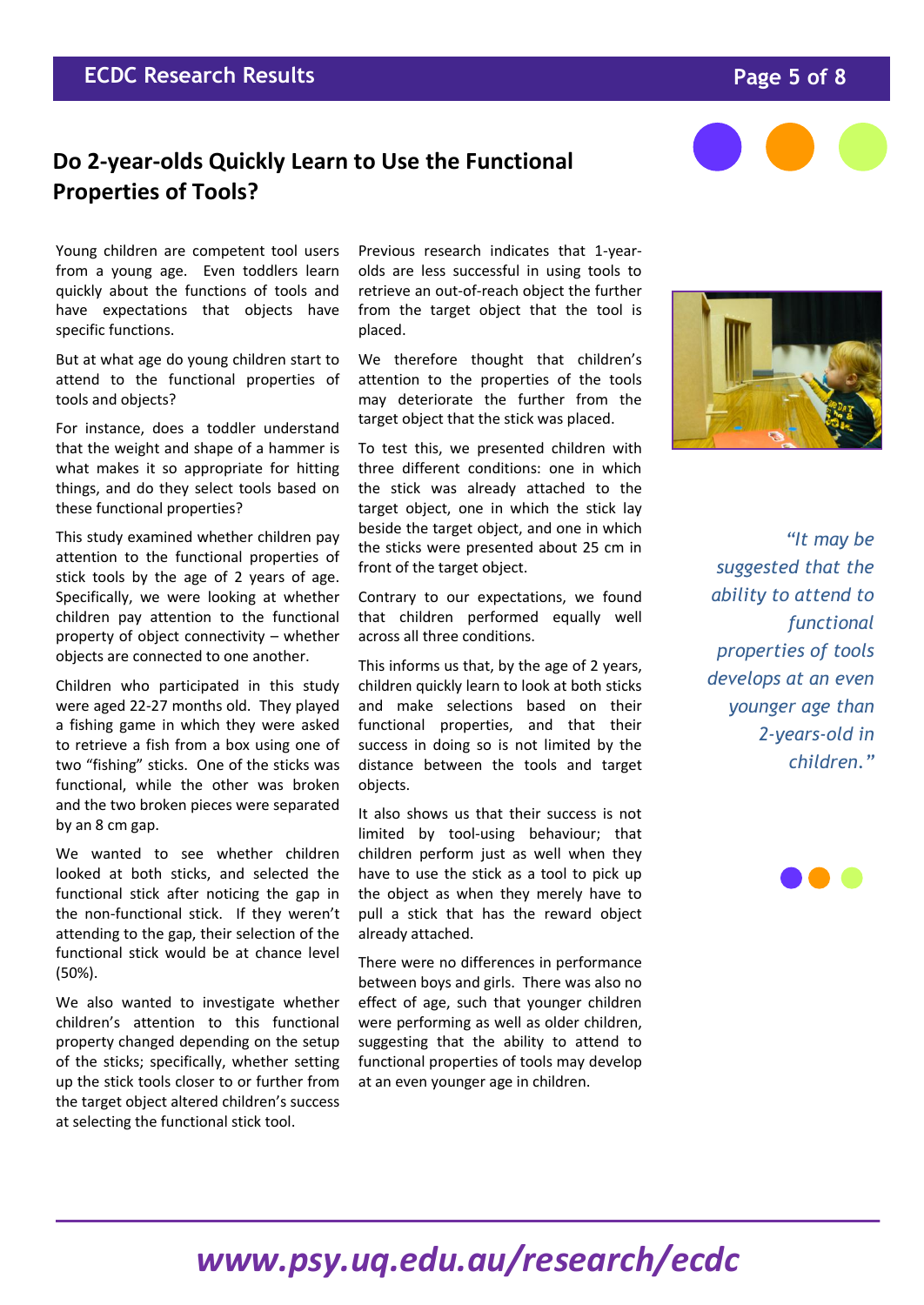

*"Imitation of tongue* p*oking may serve a social function such as enhanced bonding between infant and the primary caregiver in the newborn period."*





*"Newborn imitation of adults' with tongue poking doesn't appear to be linked to the breastfeeding process, nor to early parental bonding as we hypothesised."*



#### **Newborns Imitate, but only Tongue Poking**

Over the past 4 years, Janine has been working on her PhD project investigating whether or not newborn babies can imitate the gestures of others, and if so, what might be the reason for infants imitating.

In September, Janine submitted her PhD thesis for examination, and is currently waiting for the examiners' reports! The main finding of her thesis was that of all the facial, hand and vocal gestures that were modelled to the infants, only tongue protrusion was reliably copied in the newborn period. This was an exciting finding, as why would infants only copy tongue protrusion and not the other gestures? Janine investigated this, and found that it was not a reflexive response (some of you may know that

newborns display many reflexes after they are born), or a response driven by general arousal. Infants' copying of tongue protrusion was also not related to temperament or gender. So what is the reason for infants' copying tongue protrusion? Janine's thesis concluded that the imitation of tongue protrusion may serve a social-affiliative function such as enhanced bonding between infant and the primary caregiver in the newborn period, or alternatively, may help in the establishment of breastfeeding. These ideas prompted two projects carried out by Honours students mentioned below. A big thank you to the 62 mums and babies who participated in Janine's project - your involvement has sparked new directions for research in this field!

#### **Why do Newborns Imitate Adults Poking their Tongues?**

Our longitudinal imitation study has demonstrated that newborn infants will poke out there tongue when they see an adult doing the same. In a new project we tried to establish why infants are more likely to copy tongue poking as opposed to other gestures.

In one study we tested the idea that the imitation of tongue poking might facilitate breastfeeding, given the important role the tongue plays. We asked some mothers in our longitudinal study to fill out a questionnaire about their breastfeeding experience. We then matched these breastfeeding responses to their baby's imitation abilities at one week of age. We failed to find evidence of a relationship between these two measures.

Because mothers in our longitudinal study were answering questions about their early breastfeeding experience up to two years after their baby was born, we also ran the same study with a new sample of mothers and infants. These mothers filled out the same questionnaire, but this time when their baby was one week old. Again, we found nothing to suggest that imitation functions to aid the breastfeeding process.

We also conducted another study to see whether infant imitation of tongue poking was related to early parental experiences. We asked some of the mothers in our longitudinal study to think back to the first week of their baby's life, and answer a few questions about how they felt towards their baby at that time. We then matched these responses to infant imitation responses at one week of age. We found no evidence to suggest that there was any link between infant imitation and the development of maternal confidence or bonding with the newborn.

In a follow up study we also recruited some new families, and, this time, had both mothers and fathers tell us about their experiences in the first week of their newborn's life. Importantly, the questions about the early parental experience were answered at the time the baby was one week old, so memories were recent and clear. We matched these responses to infant imitation, and found no statistical relationship between imitation and the parental experience. However, our results indicated that there is a potential association between infant imitation and how confident mothers and fathers feel in their parental roles, though the scope of our study was too limited for this possible effect to be substantiated.

Finally, our results tentatively suggested that the father's bond with the newborn may be more influenced by the presence of infant imitation than the mother's bond, though more research is needed to investigate this possibility.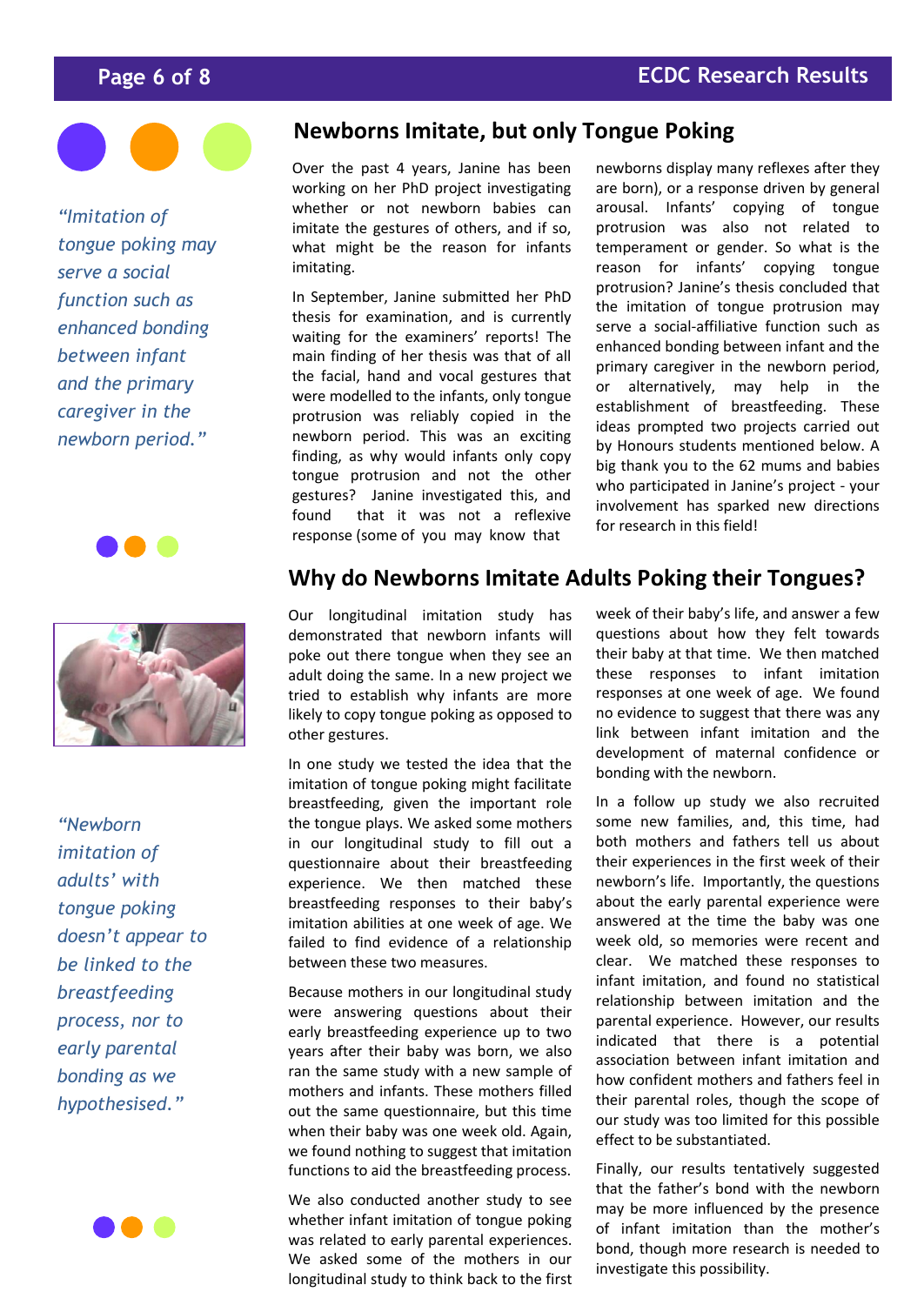## *www.psy.uq.edu.au/research/ecdc*

### **Do Children with Autism Socially Respond to Imitators?**

How do we attract the attention of children with autism?

Not at all alien to parents of children with autism, is the situation that children with autism are too engrossed in their toys to take notice of their social surroundings. Their lack of interest in the social world is also apparent in their lack of social initiation, such as making eye contact with another, being physically close with others and so on. Children with autism also tend not to share their experiences with others via actions such as pointing and showing.

Despite that, previous studies have shown that imitating the play actions of children with autism increases their social responsiveness towards the imitating experimenter, which includes being closer to the adult, smiling and gazing more towards the adult and so on. We investigated whether this effect would be influenced by the familiarity of the imitating partner, where one was very familiar to the child (parent) and another was a total stranger (experimenter).

To examine this, we recruited nine children with autism and their main caregiver for the study. Each child with autism was imitated by their parent and imitated by an unfamiliar experimenter. This occurred in separate sessions, in two different rooms.

We compared the child's social responsiveness before and after the imitation session, in both the parent and the experimenter condition.

The results indicated that children with autism increased their eye contact towards the adult, increased their vocalization directed to the adult, displayed more social behaviors such as pointing, imitating and showing, and also engaged in more reciprocal play after being imitated, and this effect was equally strong for their parent and for the unfamiliar experimenter.

However we also found that children with autism showed more proximal behaviors, such as touching, hugging, caressing and staying physically close, and also decreased the time they spent playing alone, after being imitated by their parent. These effects were not seen after imitation by the experimenter. This indicates that children with autism respond especially strongly to being imitated by their parent.

This study confirms that imitation is an effective way to capture the attention of children with autism. Although we need to replicate these results with a larger sample, the findings suggest that parents in particular may find that imitating their children with autism is an effective way to engage them socially.

*"Children with autism showed a higher level of social responses after being imitated by their parents or the unfamiliar experimenter."*